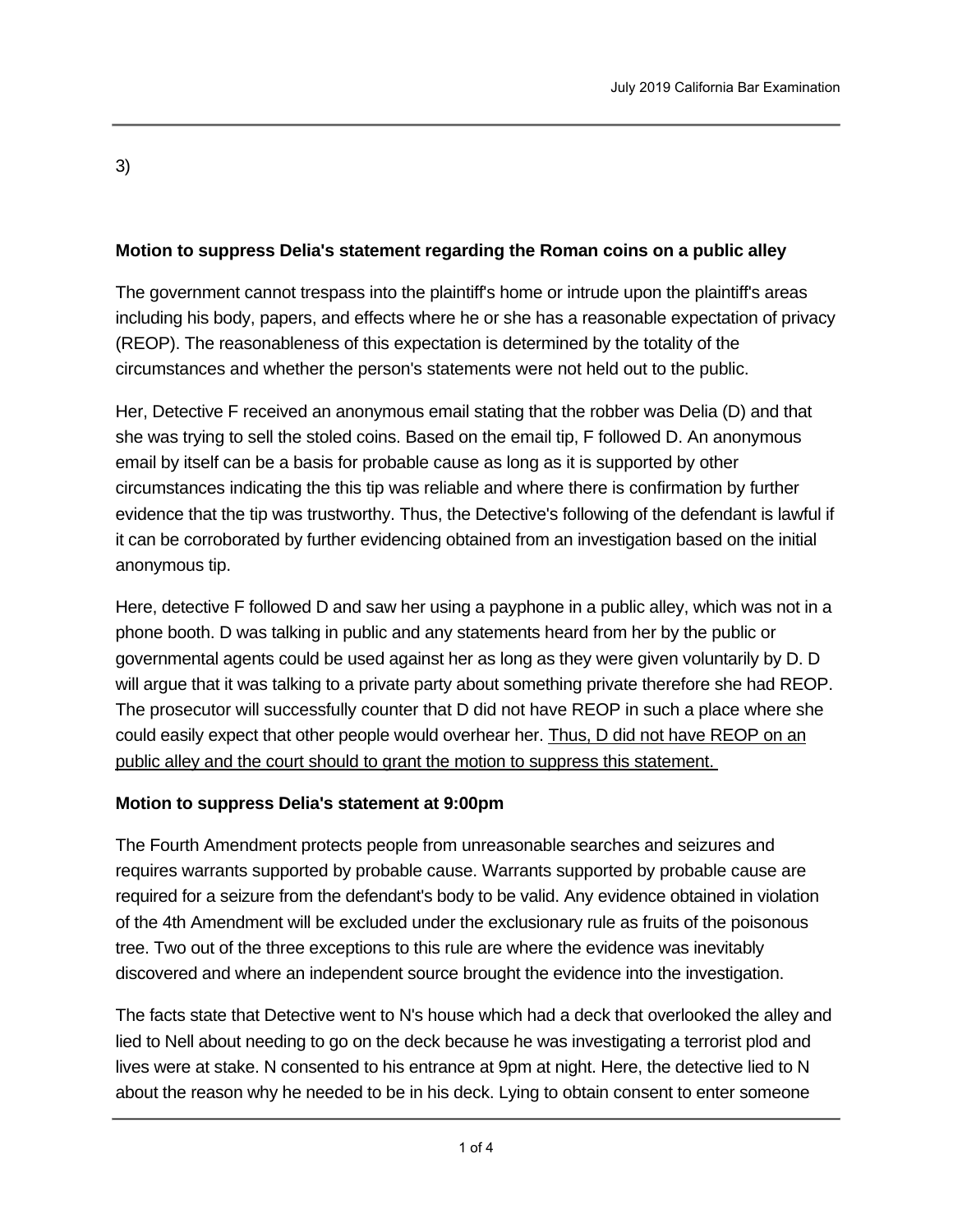else's home invalidates consent and any evidence resulting from such invalidly obtained consent should be excluded as fruits of the poisonous tree unless an exception to this rule applies. Here, the investigator arrived at incriminating evidence, D's statement, through evidence that it was illegally obtained. However, the contents of the statement were eventually found to be true and were corroborated by the fact that the search at D's house resulted in the finding of the products of the crime.

Moreover, when the object that enhances sound is readily accessible to the public, the evidence that results from its use will not be excluded as long as the officer or detective was lawfully placed where the evidence was collected.

Here, Detective F aimed the microphone at D and heard her statement to the other person about a possible buyer for the coins. Hearing D's statement was only possible because the Detective used an object to enhance his hearing capacity, a Bird Song Microphone. D had bought this microphone from a pet store, which promised to enable listener to hear the chirping of birds from a distance of 150 feet.

D will present the defense that the government obtained evidence through unlawful means because it arrived at the evidence through an enhancer of the Detective's sensory effects. The prosecution will argue that these objects can be obtained at a pet store and thus are readily available to the public. The prosecution will likely prevail in this argument given the Supreme Court's precedent that the use of drug-sniffing dogs to seize contraband is legal as long as the dogs where located in a place where they could be lawfully be placed to begin with.

Therefore, although F 1) lied about the reason for his need to be on the deck and 2) used an enhancer to obtain the evidence, the prosecution will prevail on its argument that the first should not be established as illegal conduct under the inevitable discovery exception to the exclusionary rule and the fruits of the poisonous tree, and the second will also not be found illegal due to the Supreme Court's decision about the use of sensory enhancers.

Thus, the court should deny the motion to suppress this statement as well.

### **Motion to suppress the Roman coins**

The Fourth Amendment protects people from unreasonable searches and seizures and requires warrants supported by probable cause. Warrants supported by probable cause are required for a seizure from the defendant's body to be valid. Any evidence obtained in violation of the 4th Amendment will be excluded under the exclusionary rule.

Here, the coins were found at D's house.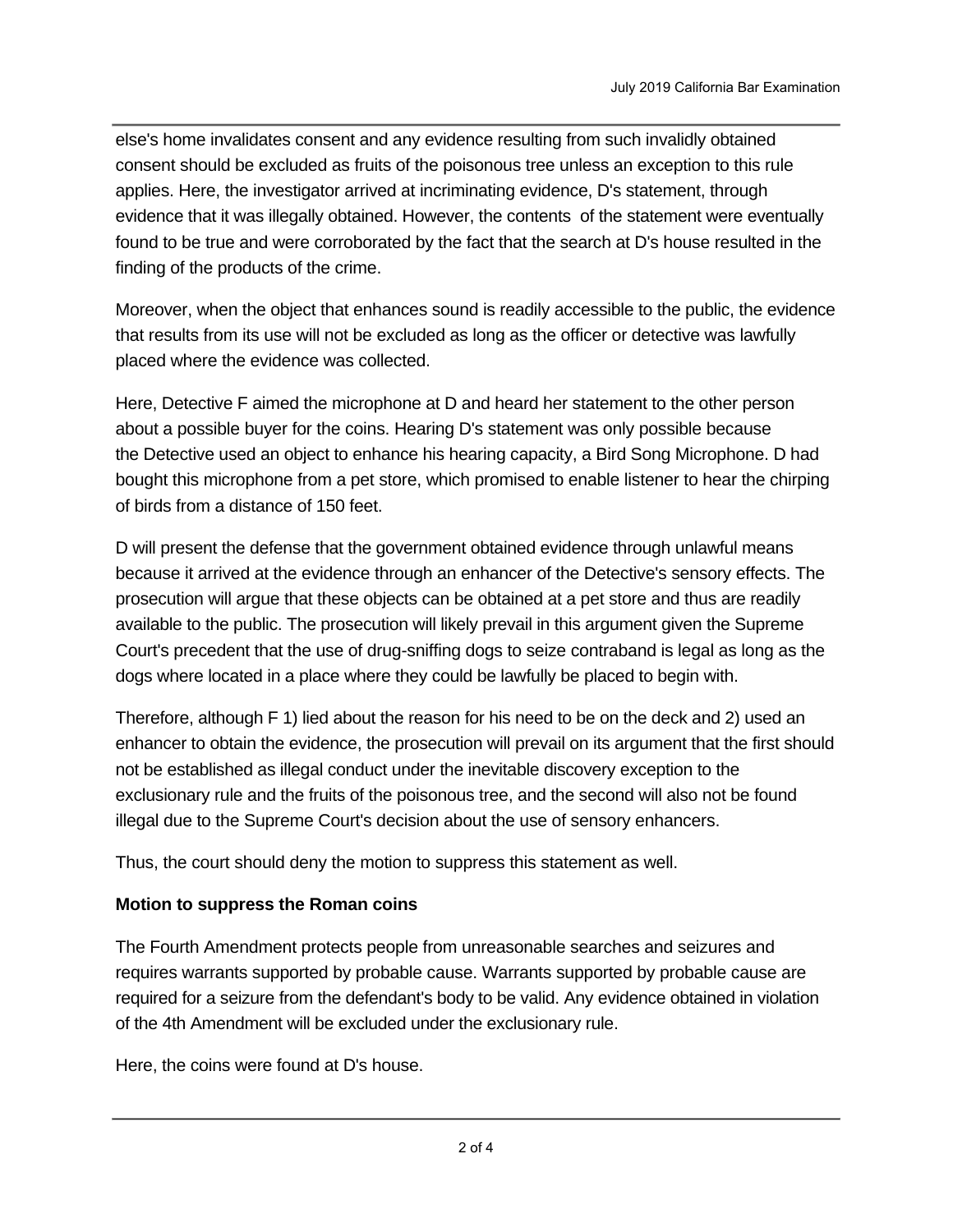Here, the judge issued a warrant to search D's house and recover the coins.

Good faith exception to the warrant requirement applies.

Thus, the court should deny the motion to suppress the coins.

#### **Whether Delia is guilty of robbery**

Robbery is the taking and carrying away of property of another with the intention to deprive the owner thereof through the use of force or threat of force. It is an specific intent to crime that requires that the means rea includes the intention to permanently deprive the owner of its possession or control. For Delia to be convicted of robbery, concurrence between the two physical (taking and carrying, and using force or coercion) elements and the specific intent (permanently depriving) must occur. Robbery is completed when the defendant secures possession of the stolen goods.

Here, D took and carried away valuable coins, property of Oscar and/or the coin shop, and fled the crime scene. The coins were under O's immediate control at a shop where he apparently worked. D had the intention to permanently deprive O of them since she fled immediately and did not return the objects stole. These elements occurred simultaneously. Thus, prima facie, a robbery might have occurred.

However, the element "use of force or threat of force" requires further discussion. To D will argue that because O did not say anything he was not placed in fear. Fear will be determined based on the objective circumstances of the case. For example, the fact-finder will look for evidence: of the color of the gun, how D used it, whether O knew what a toy gun looked like, whether D knew that a reasonable person would fear a gun like that being pointed to his or her face, if that type of toy is know in the general society, etc.

Moreover, as a defense, D will argue that she was using a toy gun that could not possibly harm anyone, under a factual impossibility defense, which is applicable here since the prosecution will likely not charge D for attempted robbery, but for robbery. While this is true that no one would be harmed (in case it was in fact unloaded) by a toy gun, it still can cause actual fear on victims. However, given the facts above, more details are needed.

Thus, D may or may not be found guilty of robbery based on the actual circumstances of the criminal conduct. More information regarding the evidence presented by both parties is needed in order to conclusively establish whether D is guilty of robbery.

Question #3 Final Word Count = 1312